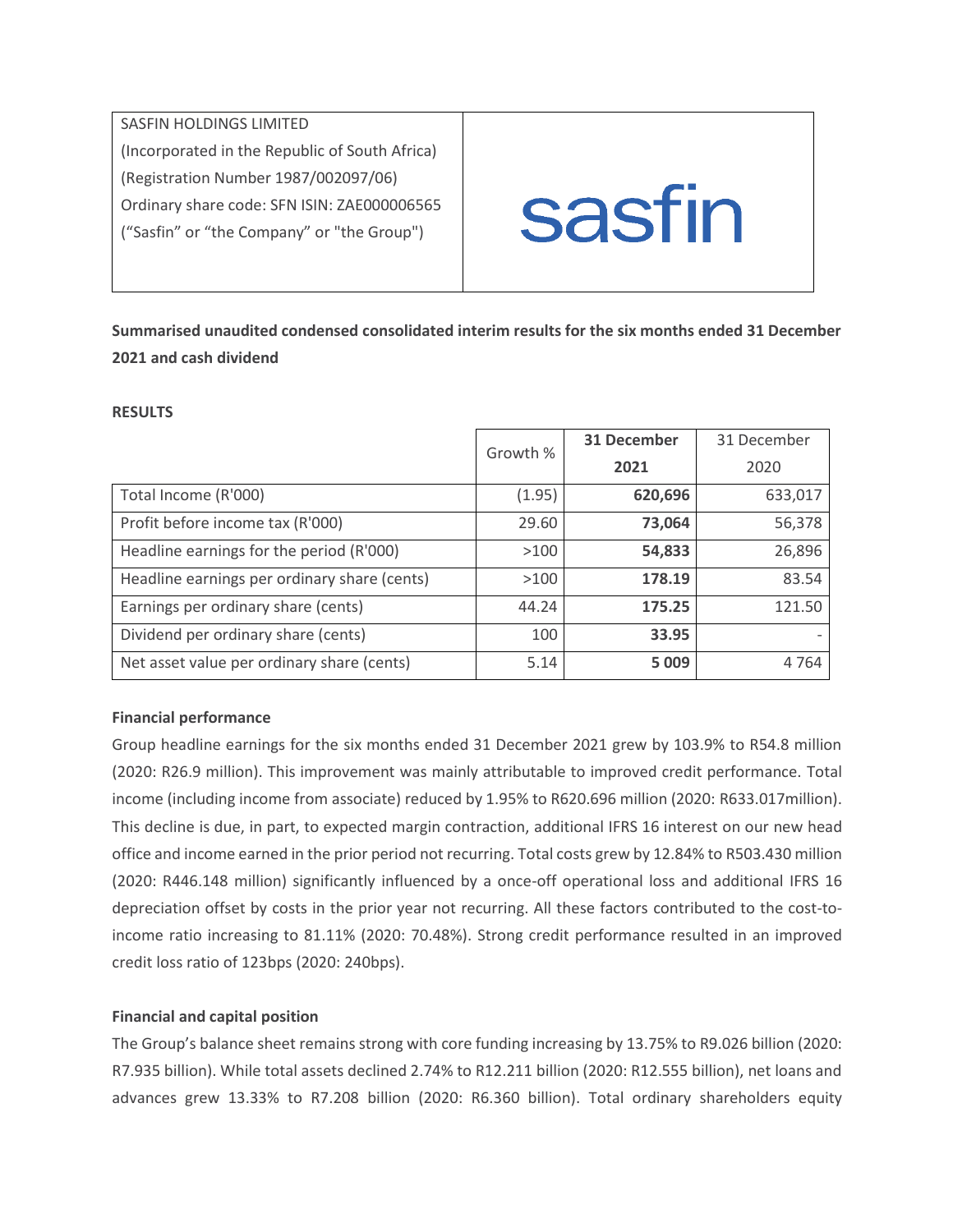increased by 5.13% to R1.618 billion (2020: R1.539 billion). The Group's capital adequacy ratio strengthened to 17.50% (2020: 17.07%). The liquidity coverage ratio (LCR) and net stable funding ratio (NSFR) remain strong. As a result of the improved profitability and the strong capital and liquidity position, the Company has declared an interim dividend of 33.95 cents (2020: nil) per share.

### **Segmental overview**

Asset Finance operating profit declined by 32.22% to R55.868 million (2020: R82.423 million) off the back of higher costs and margin contraction. While the staging of the book has improved, following the focused collections effort, a decision was taken to increase provisions against our Stage 3 portfolio. Core performance remains strong with new business volumes achieved now higher than during the pre-Covid comparative period. The newly combined Business and Commercial Banking Pillar is better placed to provide a holistic client experience and extract efficiencies where appropriate. The Pillar saw a healthy turnaround, posting an operating profit of R17.224 million (2020: loss of R25.001 million) mainly due to significant recoveries in the current year and a 9.06% increase in income to R133.645 million (2020: R122.542 million). Sasfin Wealth's operating profit declined by 77.74% to R12.639 million (2020: R55.852 million), mainly attributable to the gain on the sale of its stake in Efficient Group in the comparative period not recurring and the once-off operational loss in the current period. Underlying performance was strong on account of record growth in assets under advice or management (collectively AUM) to R62.3 billion (2020: R51.8 billion).

### **Prospects**

While financial performance has improved as we emerge from an extremely tough period for South Africa, returns remain below our aspirations for the Group. However, Sasfin enters 2022 with several positives:

- Our investment in, and repurposing of, the Business and Commercial Banking Pillar over the last few years is paying off;
- We have seen healthy growth in our key financial drivers, namely Loans, Deposits (including Transactional Deposits) and AUM. This growth is the result of the continued investment in our distribution capabilities and improved customer product offerings across the Group; and
- We have successfully moved into new modern premises at 140 West Street, Sandown where we have taken less floor space at reduced rental and implemented a hybrid work model.

In 2022 we aim to:

- Strengthen our platforms to enable growth and improve client service and efficiencies;
- Invest in distribution to drive scale;
- Focus on developing our human capital approach to deal with the changing work realities; and
- Continue to contribute to society by supporting business growth and savers.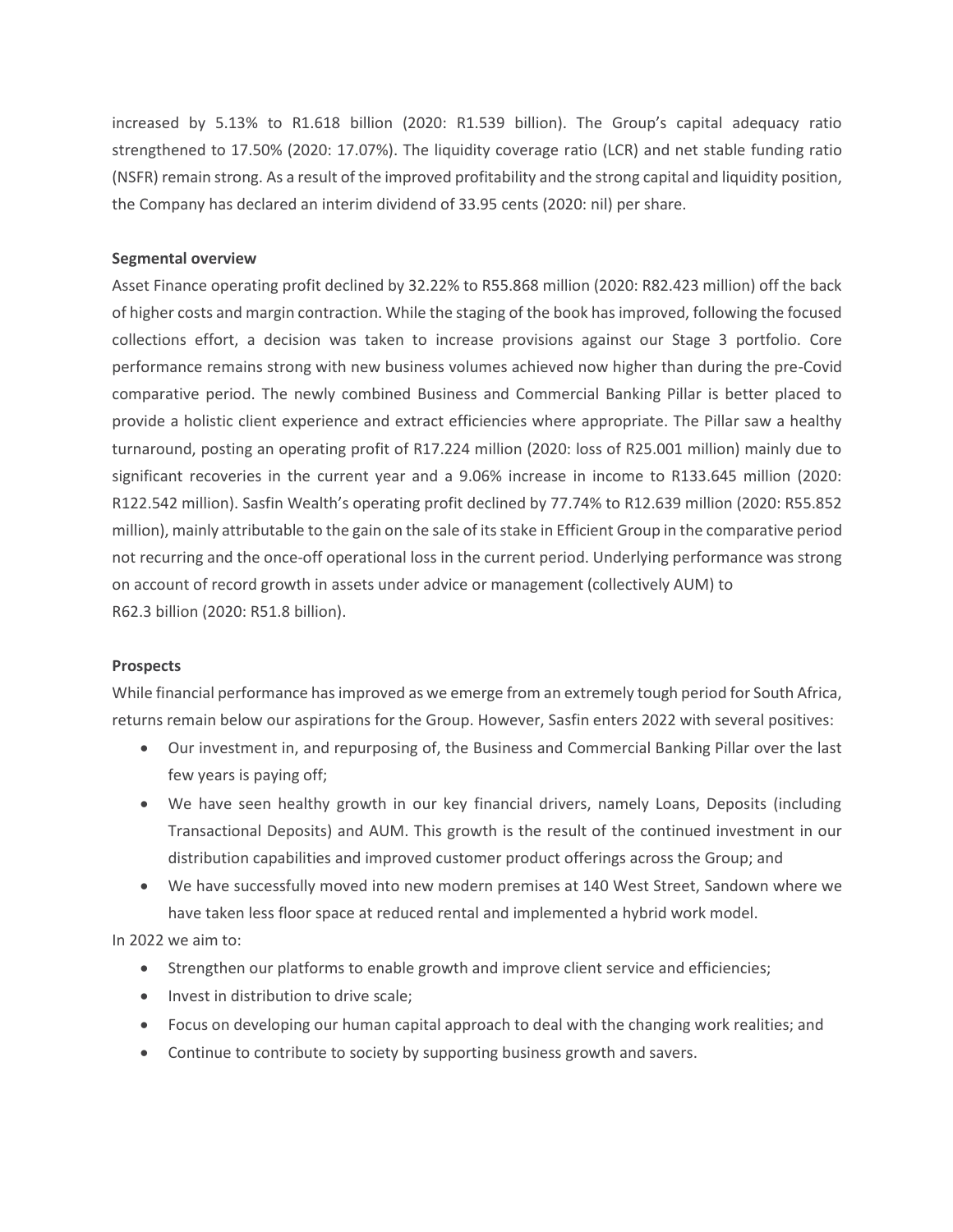#### **Changes in directorship**

As previously announced on SENS on 29 November 2021, Mr Tienie van der Mescht was appointed as an independent non-executive director of the Company. He has been an independent non-executive director of Sasfin Wealth (Proprietary) Limited, a subsidiary of the Company, since 2017. The Board welcomes Tienie and looks forward to his contribution. As announced on SENS on Tuesday, 11 January 2022, our Financial Director, Ms. Angela Pillay, will be leaving us next month. Over the last few years Angela has played a significant role in the development of our business as a whole and in enhancing our finance function. The Board thanks Angela for her excellent contribution and wishes her all the best in her future endeavours.

### **Conclusion**

While the business credit environment remains challenging, we are starting to see increased activity and demand for credit. We expect this to gather momentum and remain committed to enabling business growth by supporting our clients to take advantage of opportunities that will present themselves. We recognise the global political tensions and increasing inflationary pressures which are creating new challenges for Central Banks around the world after a long period of stimulatory monetary policy. This creates a new set of challenges for investors, particularly clients in Sasfin Wealth, and we are committed to working with them to grow their global wealth in the uncertain market conditions ahead.

#### **Dividend**

Interim Ordinary share cash dividend

The Directors have declared a gross ordinary share cash dividend for the half year ended 31 December 2021 ("interim dividend") of 33.95026 cents (2020: nil cents) per share.

The following further information is provided to shareholders with regards to the interim dividend declaration:

- The interim dividend has been declared from income reserves.
- The applicable tax rate levied in terms of the Income Tax Act, Act 59 of 1962, as amended ("dividend withholding tax") is 20%, and a net interim dividend of 27.16021 cents (2020: nil cents) per share is to be paid to those shareholders who are not exempt from dividend withholding tax.
- Sasfin's income tax reference number is 9300204717.
- The issued number of ordinary shares at declaration date is 32 301 441 (2020: 32 301 441).
- The issued number of ordinary shares excluding treasury shares as at declaration date is 30 772 847 (2020: 32 196 882).